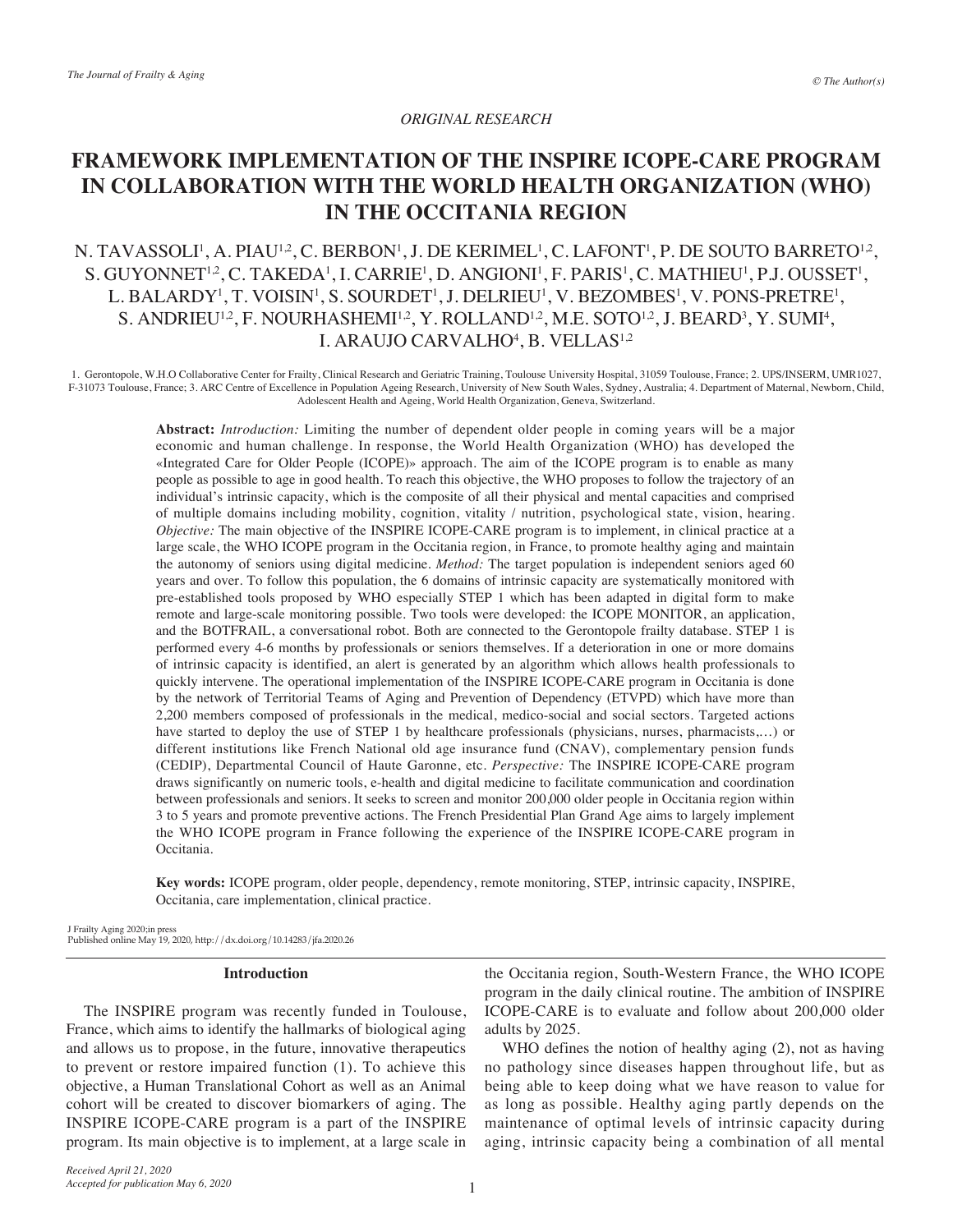## *FRAMEWORK IMPLEMENTATION OF THE INSPIRE ICOPE-CARE PROGRAM IN COLLABORATION WITH WHO*

and physical capacities. WHO has developed the Integrated Care for Older People (ICOPE) program, a function- and person-centered care pathway during aging (3); as WHO Collaborative center for frailty, clinical research and geriatric training, the Gerontopole of Toulouse University Hospital played an important role in its elaboration. This program was created based on the analysis of more than 500 major original publications and the recommendations of a committee on aging including experts from WHO and almost 50 international experts from research, care and the academic world.

The ICOPE program is a care pathway, which consists of a participative and integrated healthcare approach that takes into account the individuals' capacities, their associated pathologies, the environment, their lifestyle, but also their wishes and aspirations. Emphasis is placed on the fact that the patient must be involved in his/her care and monitoring (4). In the ICOPE program, there are 5 steps in the care of the subject: STEP 1: Screen for declines in intrinsic capacity; STEP 2: Undertake a person-centered assessment in primary care; STEP 3: Define the goal of care and develop a personalized care plan; STEP 4: Ensure a referral pathway and monitoring of the care plan with links to specialized geriatric care; STEP 5: Engage community and support caregivers (Figure 1). The focus of the ICOPE program is on three important points: 1- the patient is centrally involved in his/her care and monitoring, 2- the care plan considers the importance of caregivers and the use of local resources offered by the community; 3- a large place is given to new technologies or "digital medicine" (3,4). Indeed, information and communication technologies are crucial in the current context of medical demographic constraints, as well as the need to continuously monitor large populations.

The objective of ICOPE program is to prevent or delay the onset, and decrease the severity of care dependency. The goal is to enable as many people as possible to age in good health. To reach this objective, WHO proposes to follow the trajectory of intrinsic capacity covering six operational domains: mobility, cognition, vitality / nutrition, psychological state, vision, hearing  $(5, 6)$ .

The large INSPIRE Program has two principal objectives (1). The first main objective is to build a resource and research platform for Geroscience extending from animals to humans, from cells to individuals, from research to clinical care. Although chronological age (civil age, date of birth) has always been used as the operational definition of aging, it does not necessarily reflect the biological process of aging. The second main objective of INSPIRE program is to implement in clinical care the WHO ICOPE Program. In the current paper, we describe the methods of implementation of the ICOPE program in the context of the INSPIRE initiative, the « INSPIRE ICOPE-CARE program".

## **Method**

#### *Objectives of the "INSPIRE ICOPE-CARE program"*

The main objective of the INSPIRE ICOPE-CARE program is to implement, at a large scale in the Occitania region, South-Western France, the WHO ICOPE program in a daily clinical routine. Secondary objectives are to explore the acceptability of the INSPIRE ICOPE-CARE program by both older adults and health care professionals, as well as to examine the use of new digital tools in the evaluation and monitoring of intrinsic capacity.



**Figure 1** 5 Steps of WHO ICOPE program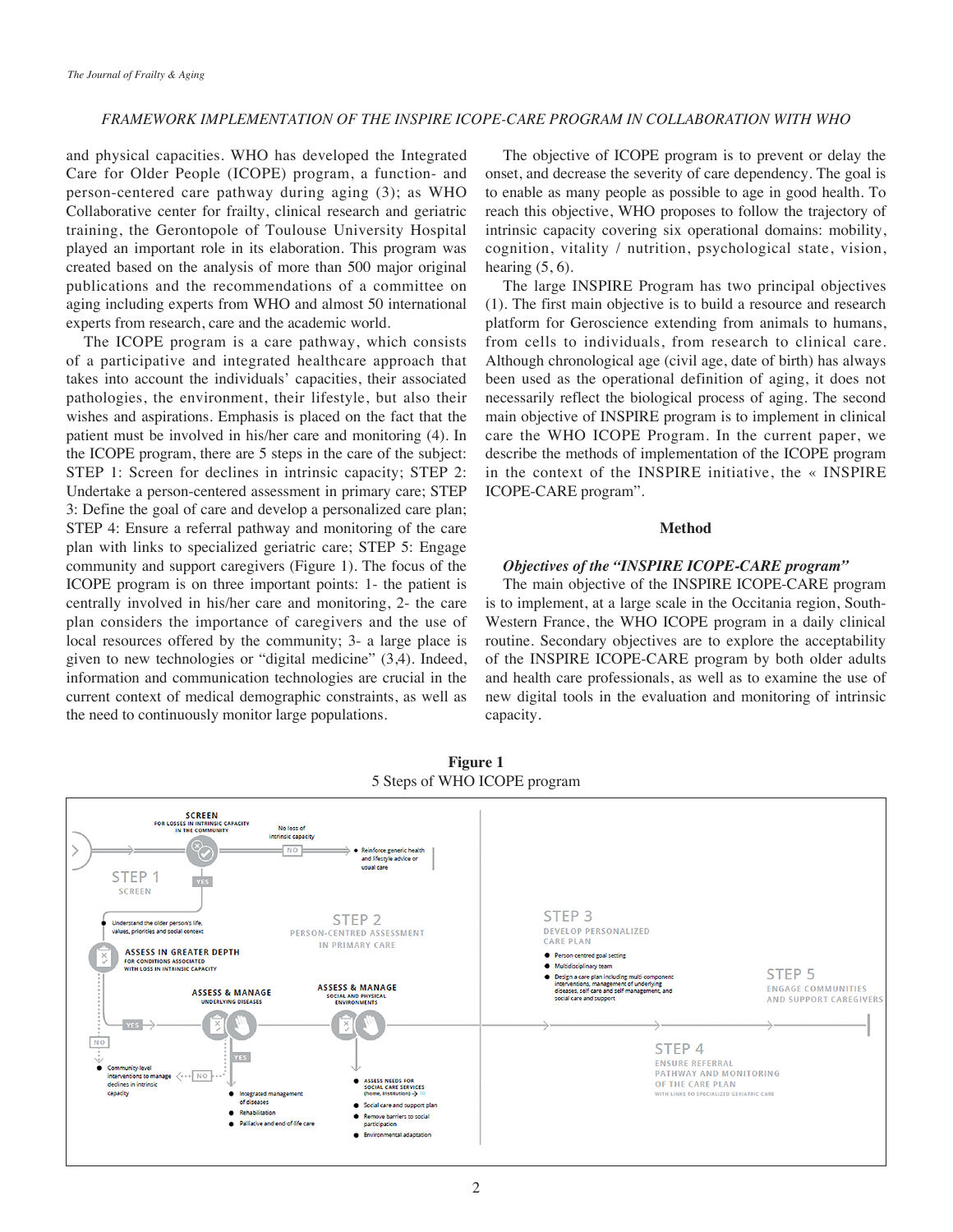## *Population*

The target population in the INSPIRE ICOPE-CARE program is independent seniors aged 60 years and over in Occitania region, in France. The actors are healthcare professionals, trained professionals, but also caregivers and seniors themselves. Indeed, the STEP 1 tool may be used by any person who has undergone a training course on ICOPE. To follow this population, the six domains of intrinsic capacity are systematically monitored with pre-established tools (STEP 1, and then if appropriate STEP 2, STEP 3, STEP 4, STEP 5). This allows the health professionals to intervene quickly if a decline occurs in any domain.

#### *STEP 1 – Screen for declines in intrinsic capacity*

The first tool proposed by WHO to evaluate intrinsic capacity is a screening tool referred to as ICOPE STEP 1. It is very simple, and usable by actors who are not necessarily health professionals after a brief training course (Figure 2). It allows a rapid assessment of the six operational domains of intrinsic capacity by very simple tests. In the INSPIRE ICOPE-CARE program, this tool has been adapted by the Toulouse Gerontopole to become a tool capable of monitoring intrinsic capacity over time. Then, the adapted ICOPE STEP 1 was elaborated in digital format to make it possible to undertake remote monitoring in a large-scale.

| <b>Figure 2</b>                                      |  |
|------------------------------------------------------|--|
| WHO STEP 1 screening tool (from WHO with permission) |  |

| <b>Priority conditions associated</b><br>with declines in intrinsic capacity | <b>Tosts</b>                                                                                                                                                                | Assess fully if any answer<br>in each domain triggers this |
|------------------------------------------------------------------------------|-----------------------------------------------------------------------------------------------------------------------------------------------------------------------------|------------------------------------------------------------|
| <b>COGNITIVE DECLINE</b>                                                     | 1. Remember three words: flower, door, rice (for example)                                                                                                                   |                                                            |
| (Chapter 4)                                                                  | 2. Orientation in time and space: What is the full date today?<br>Where are you now (home, clinic, etc)?                                                                    | Wrong to either<br>question or does<br>not know            |
|                                                                              | 3. Recalls the three words?                                                                                                                                                 | Cannot recall all<br>three words                           |
| <b>LIMITED MOBILITY</b><br>(Chapter 5)                                       | Chair rise test: Rise from chair five times without using arms.<br>Did the person complete five chair rises within 14 seconds?                                              | No                                                         |
| <b>MALNUTRITION</b><br>(Chapter 6)                                           | 1. Weight loss: Have you unintentionally lost more than 3 kg<br>over the last three months?                                                                                 | Yes                                                        |
|                                                                              | 2. Appetite loss: Have you experienced loss of appetite?                                                                                                                    | Yes                                                        |
| <b>VISUAL IMPAIRMENT</b><br>(Chapter 7)                                      | Do you have any problems with your eyes: difficulties in<br>seeing far, reading, eye diseases or currently under<br>medical treatment (e.g. diabetes, high blood pressure)? | Yes                                                        |
| <b>HEARING LOSS</b>                                                          | Hears whispers (whisper test) or                                                                                                                                            |                                                            |
| (Chapter 8)                                                                  | Screening audiometry result is 35 dB or less or                                                                                                                             | Fail                                                       |
|                                                                              | Passes automated app-based digits-in-noise test                                                                                                                             |                                                            |
| <b>DEPRESSIVE SYMPTOMS</b>                                                   | Over the past two weeks, have you been bothered by                                                                                                                          | Yes                                                        |
| (Chapter 9)                                                                  | - feeling down, depressed or hopeless?                                                                                                                                      |                                                            |
|                                                                              | - little interest or pleasure in doing things?                                                                                                                              | Yes                                                        |

The mobile phone is the technology that has spread best among the older population and is therefore an ideal support to remotely screen or monitor health indicators (7). Thus, two tools were developed by the Toulouse Gerontopole: a) the ICOPE MONITOR, an application, which is an adapted version of the ICOPE WHO application, accessible via smartphone or tablet; and b) the BOTFRAIL, an internet conversational robot, accessible via computer, smartphone or tablet. These two

complementary tools can be used in two modes: professional mode and self-assessment mode for the senior or his/her caregiver. Both are connected to the pre-existing Gerontopole frailty database created in 2016 to collect medical and sociodemographic data from frail older people who received a face to face standardized gerontological assessment in the Occitania region. Data from more than 6,000 patients in 180 different health centers have already been collected since 2017. The database complies with all French and European regulations in terms of health data security. The authorization of the French "National Commission for Data Protection" was granted on April 13, 2017 (Ref. Nb. MMS/OSS/NDT171027, authorization request Nb. 19141154).

These tools may be used by everyone. However, in the context of the INSPIRE ICOPE-CARE program, during the first (face to face) STEP 1 screening, the professional collects the senior's oral consent to keep his/her data in the frailty database as well as to monitor his/her intrinsic capacity regularly. If the assessment is normal, lifestyle advice is provided by the professional who also trains the senior or his family/caregiver to use the tools in «self-assessment» mode.

**Figure 3** Diagram of the INSPIRE ICOPE-CARE program



Remote screening of STEP 1 – ongoing monitoring

The ongoing screening of intrinsic capacity deficits is based on a remote monitoring system. After having been taught by health professionals how to use the ICOPE MONITOR app and/ or BOTFRAIL tool, seniors are invited to continuously use the STEP 1 every 4-6 months. If the senior cannot carry out the self-assessment, a professional will intervene every 6 months to perform the STEP 1 follow-up. STEP 1 data collected using the ICOPE MONITOR application or BOTFRAIL every 4 to 6 months are transmitted to the Gerontopole frailty database. If a deterioration in one or more domains of intrinsic capacity is identified during monitoring, an alert is generated by an algorithm. During the first deployment phase of the project, the management and processing of these alerts is carried out by the experienced nurses of the Gerontopole in collaboration with the primary care providers [General Practitioners (GP) and nurses].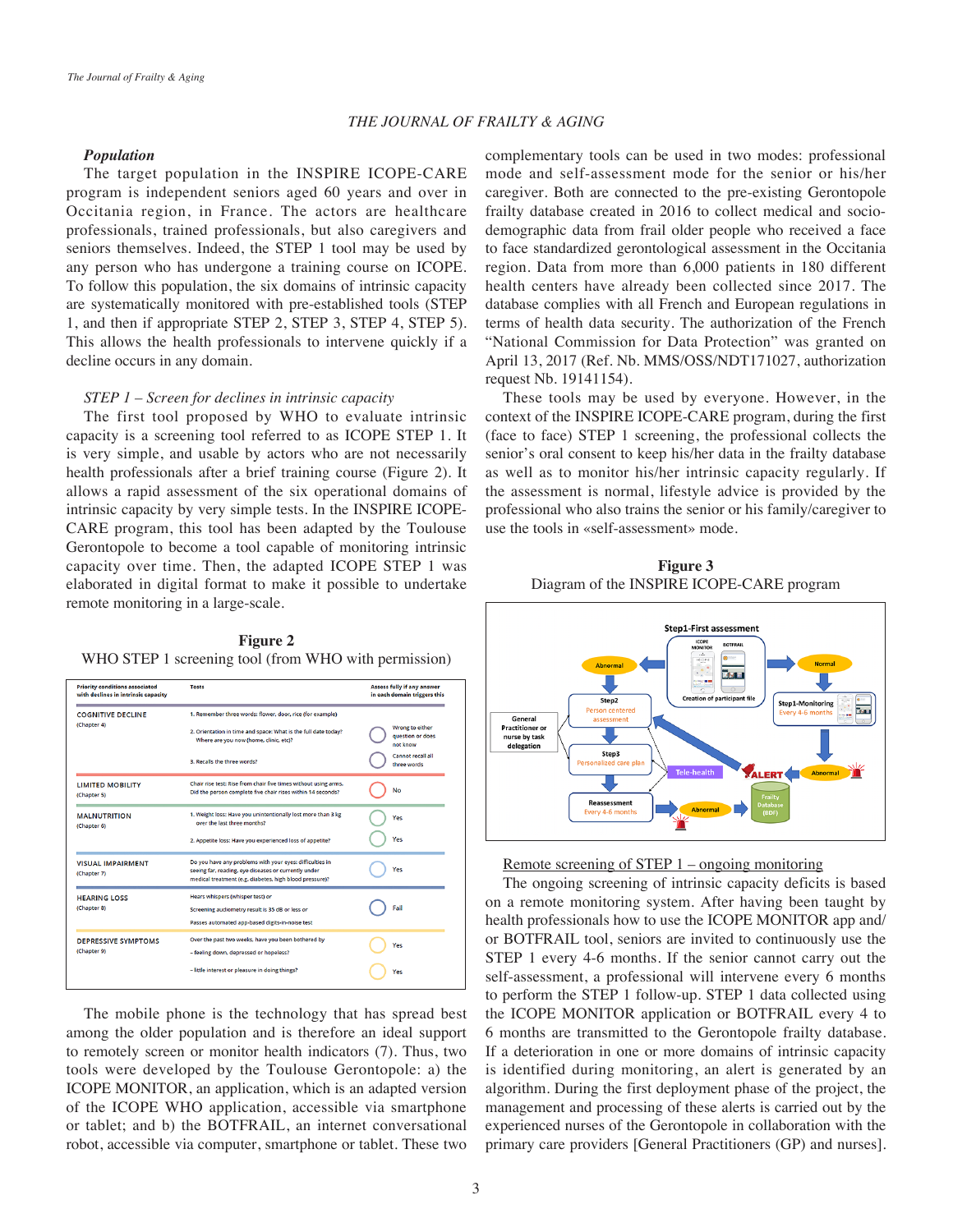## *FRAMEWORK IMPLEMENTATION OF THE INSPIRE ICOPE-CARE PROGRAM IN COLLABORATION WITH WHO*

|                                                      | <b>STEP1</b>                                                    | STEP 2/STEP 3                                                                                       | <b>STEP4</b>                                                                                                                                                              |
|------------------------------------------------------|-----------------------------------------------------------------|-----------------------------------------------------------------------------------------------------|---------------------------------------------------------------------------------------------------------------------------------------------------------------------------|
| Face to face                                         | First assessment / Health profes-<br>sional                     | Assessment by the nurse/GP if<br>STEP 1 is abnormal or if an alert<br>is generated during follow-up |                                                                                                                                                                           |
| Remote monitoring and support,<br>dashboard (alerts) | Time repetition of STEP 1 every<br>4-6 months / self-assessment | $\overline{\phantom{a}}$                                                                            | a. Time repetition of STEP 1 eve-<br>ry 4-6 months / self-assessment<br>b. Strengthening adherence to the<br>care plan / nurse<br>c. Care coordination / nurse            |
| Tele-consultation (Nurse, GP, G)                     |                                                                 | Assessment by the nurse/GP if<br>STEP 1 is abnormal or if an alert<br>is generated during follow-up | a. Time repetition of STEP 1 eve-<br>ry 4-6 months / nurse support<br>b. Teleconsultation with the<br>reference center (e.g. geriatrician,<br>psychiatrist, nutritionist) |
| Tele-expertise                                       |                                                                 | A concertation meeting is<br>organized: nurse / GP, GP / G,<br>«outside the walls» team / GP.       | Remote support from the refe-<br>rence center: specialized unit /<br>GP, specialized unit / nurse.                                                                        |

**Table 1** Tele-health supports and INSPIRE ICOPE-CARE program

Note. The follow-up is always digital (self-assessment / caregiver or nurse support). Depending on the geographical context and health resources, STEP 2 can be performed face-to-face or through telemedicine tools. The actors involved are also context-dependent; Note: Tele -consultation is a tele-health consultation between a doctor/nurse and the senior. Tele expertise is between two health professionals; General Practitioner, GP, geriatricians, G.

When an alert is detected, the senior or family (as appropriate) will be contacted to verify the clinical relevance of the intrinsic capacity deficit. If the deficit is confirmed, the GP will be contacted to initiate STEP 2. This first phase makes it possible to evaluate the relevance of the alerts, adjust the algorithm and develop decision trees (Figure 3 & Table 1).

## *STEP 2 and STEP 3 – Undertake a person-centered assessment in primary care, define the goal of care and develop a personalized care plan*

If the screening of intrinsic capacity is abnormal, STEP 2 (person-centered assessment) and STEP 3 (personalized care plan) are carried out by the GP or, if possible, by a nurse trained in geriatrics using the delegation of task as part of the "French protocol of cooperation" or the «Hospital outside the walls» care unit, as described below:

- The cooperation protocol was developed by the Gerontopole of Toulouse and the Occitania Regional Health Agency (ARS) and obtained the approval from the High Authority for Health (HAS) on December 4, 2013 (8, 9). It aims to delegate to a self-employed trained nurse (40 hours of training), the geriatric assessment of older people identified as frail. At the end of this assessment, the nurse, can immediately refer the person to the GP (in the case of warning signs or unexplained or multiple anomalies), to social services, appropriate health professionals (specialist physicians, physiotherapists,…) or themselves initiate preventive measures. The delegated nurse intervenes at the request of the GP after obtaining the consent of the patient. The nurse's evaluations and proposed interventions are re-analyzed and discussed

during a multi-professional concertation meeting with patient's GP, organized no later than 30 days following the geriatric assessment. This model of care is funded by local health authorities. To date, more than 160 nurses have been trained in the Occitania region.

- The «Hospital outside the walls» care unit of Gerontopole is an innovative unit of care created in 2015 at the Toulouse University Hospital to take care of frail older people outside the hospital. The geriatric evaluation of the older people is carried out by experienced trained nurses of the Gerontopole at their homes or in public spaces close to their homes. These nurses, with the support of a hospital geriatrician, propose a personalized care plan to the older people evaluated. This plan is then sent to the person's GP who ensures its implementation and follow-up. This model has been rolled out in other hospital centers in the Occitania region. To date seven hospitals in the region have their own «Hospital outside the walls» care unit.

## *STEP 4 - Ensure a referral pathway and monitoring of the care plan with links to specialized geriatric care*

As mentioned above, monitoring consists of the repetition every 4-6 months of STEP 1, either by self-assessment or with the help of a family member or professional caregiver. Digital medicine used in the INSPIRE ICOPE-CARE program makes it possible to simultaneously monitor large populations regardless of where they live and the extent of local medical resources and can also ensure the implementation and follow up of the personalized care plan proposed in STEP 3. Thus, digital medicine allows to focus the action of the health professionals on those who need and when they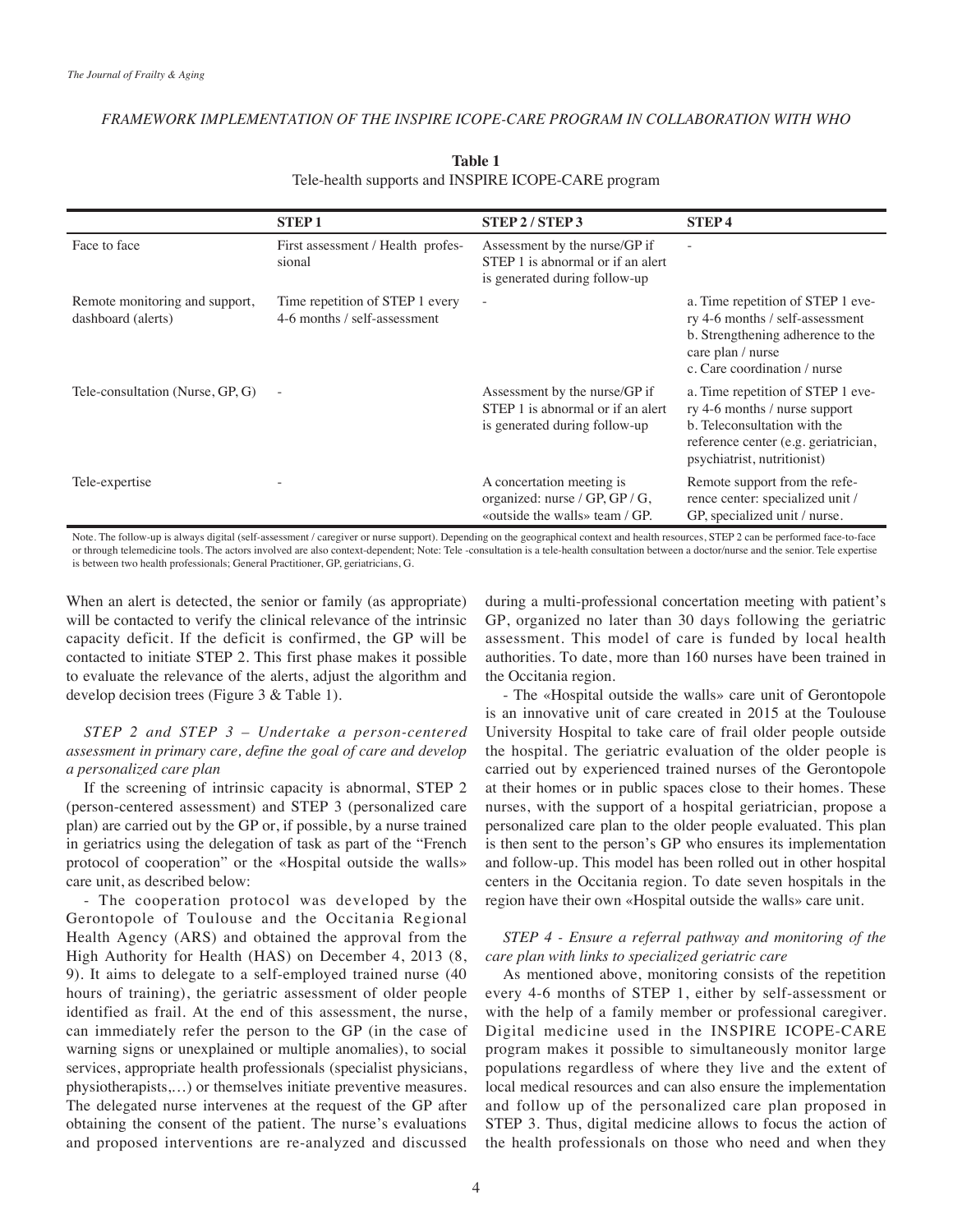## *THE JOURNAL OF FRAILTY & AGING*

need (efficient use of resources and personalized medicine) using a dashboard and by the generation of automatized and graduated alerts (the algorithm will evolve over time). When a coordination meeting is necessary between the GP and other health professionals especially nurses who realized STEP2 and STEP3, tele-health consultations may be used (called tele-expertise). To make it possible, we are deploying the use of a tele-health platform to facilitate access to this expertise throughout the region regardless of location. In the context of "complexes cases", the GP may request a tele-consultation or tele-expertise with geriatricians and other physicians (e.g. psychiatrists) in the reference center. In these situations all the Gerontopole's paramedical resources: physiotherapists, nutritionists, neuropsychologists and social workers may be involved, as well.

Lastly, digital remote monitoring tools are an excellent support for assessing adherence to the care plan, coordinate care, but also for providing information or educational content (nutrition, physical activity) to seniors.

#### *STEP 5 - Engage community and support caregivers*

This stage allows the establishment of an ecosystem favorable to «healthy aging». At this step, town halls, departments, and regions as well as several organizations (Departmental Councils, pension funds, insurances,…) can set up efficient organizations to encourage and promote «healthy aging». The INSPIRE ICOPE-CARE program is part of this step and plays an important role in bringing together different actors and organizations around the same objective which is the adaptation of our society to aging well.

## *Implementation of concrete actions in the Occitania region*

The operational implementation of the INSPIRE ICOPE-CARE program in Occitania will be promoted by the network of Territorial Teams of Aging and Prevention of Dependency (ETVPD) which have more than 2,200 members composed of professionals in the medical, medico-social and social sectors. This Network was created in 2012 by the Gerontopole of Toulouse with the support of the Occitania Regional Health Agency (ARS). The objective of this network is to prevent dependency among seniors in Occitania by promoting care, training, research and innovation in gerontology. Several meetings take place every year in different territories in Occitania allowing to exchange with the actors of the field and to advance on innovative projects. The INSPIRE ICOPE-CARE program is currently the main project on which the territorial teams are working.

A number of targeted actions have started to facilitate the use of STEP 1 by healthcare professionals or different institutions:

Physicians: The GP has the principal role for the implementation of the intervention plan proposed to the senior in the INSPIRE ICOPE-CARE program. His/her adherence to the program is essential. We are currently working with the regional union of physicians and the University Department of General Medicine (DUMG) to establish a follow-up strategy adapted to the GP's work.

Nurses: In the INSPIRE ICOPE-CARE program, the nurse, in connection with the GP, will coordinate the implementation of intervention plans. First, we started the implementation of the INSPIRE ICOPE-CARE program with our experienced nurses of the Gerontopole who work at the «Hospital outside the walls» care unit of Toulouse University Hospital. Since January 2019, these nurses have used the STEP 1 tool for all their patients; to date (March 2020), around 950 seniors have been assessed. Some preliminary data on step 1 in 755 subjects showed that mean age was  $80.9 \pm 7.3$  years, 67.3% were female  $(n=298)$  and 699 (92.6%) had at least one domain of intrinsic capacity affected. Table 2 shows the results of the STEP 1 evaluations.

The nurses especially those trained on frailty assessment in the framework of cooperation protocol (more than 160 nurses) are also involved. Since January 2020, the Gerontopole has organized several training courses on the use of STEP 1 and ICOPE. To date, 94 nurses have been trained and 240 are registered for the next sessions. An agreement was signed between the Toulouse University Hospital and the Occitania Regional Health Agency to pay nurses 15 euros for this evaluation.

| Table 2 |                                                               |  |  |  |
|---------|---------------------------------------------------------------|--|--|--|
|         | STEP 1 analysis performed on the first 755 subjects evaluated |  |  |  |

| <b>Characteristics</b>                       | Mean $\pm$ SD or n $(\%)$ |
|----------------------------------------------|---------------------------|
| Age (years); $n=442$                         | $80.9 \pm 7.3$            |
| Gender (female); $n=443$                     | 298 (67.3)                |
| Mobility (chair rise test)                   |                           |
| Test not feasible; $n=740$                   | 96 (13.0)                 |
| Time to do 5 chair rises (seconds); $n=644$  | $13.6 \pm 5.4$            |
| Abnormality in mobility domain; n=749        | 333 (44.5)                |
| Cognition (3 words recall and orientation)   |                           |
| Abnormality in cognition domain; n=746       | 362 (51.7)                |
| Psychology (depression symptoms)             |                           |
| Abnormality in psychology domain; n=743      | 250 (33.6)                |
| Vision (eye problems)                        |                           |
| Abnormality in vision domain; $n=737$        | 430 (58.3)                |
| Hearing (whisper test)                       |                           |
| Abnormality in hearing domain; $n=747$       | 313 (41.9)                |
| Vitality/nutrition (weight or appetite loss) |                           |
| Abnormality in nutrition domain; n=741       | 124(16.7)                 |

Pharmacists: In collaboration with the regional union of pharmacists and the pharmacy unit of Toulouse University Hospital, volunteer pharmacists and 6th year pharmacy students are also trained on the ICOPE program. To date (March 2020),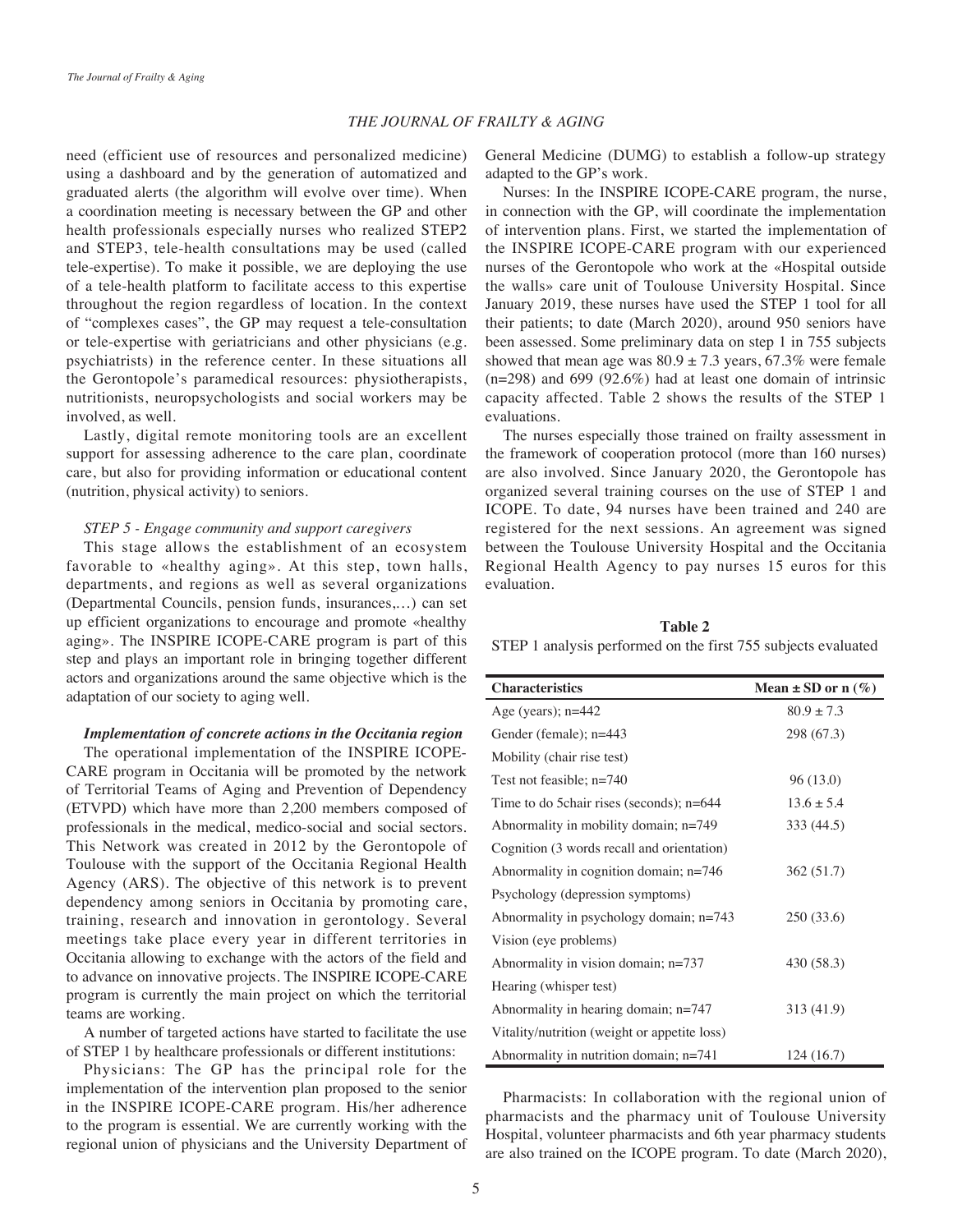## *FRAMEWORK IMPLEMENTATION OF THE INSPIRE ICOPE-CARE PROGRAM IN COLLABORATION WITH WHO*

65 pharmacists have been trained and approximately 80 are registered for the next training sessions. The STEP 1 will be performed in the pharmacies by the pharmacists and in the event of an abnormal STEP 1, the pharmacist will direct the patient to his/her GP.

Institutions: A partnership is set up with CEDIP (CEntre D'Information et de Prévention - Agirc-Arrco), which is a complementary pension fund in France, to carry out STEP 1 for their beneficiaries. To date (March 2020), more than 300 seniors have been assessed. An analysis made on 207 subjects with usable data showed that mean age was 70.1 years, 61.8% were female ( $n=128$ ) and 86.5% ( $n=179$ ) had at least one domain of intrinsic capacity affected. The domain most affected was vision (64.7%) followed by hearing (60.9%) and cognition  $(41.5\%)$ .

A collaboration is developed with French National old age insurance fund (CNAV) to implement STEP 1 within the usual professional practices of home caregivers and create an innovative and specific prevention offer for young precarious retirees (62-70 years old).

Departmental Council of Haute Garonne is a partner of the Gerontopole of Toulouse. Their assessors are planned to be trained in June 2020 to carry out STEP 1 for all independent seniors who request them for a personalized autonomy allowance.

Several other actions are planned. A project is being developed with the French Mutual Insurance, which brings together the majority of existing mutual health insurance companies in France, to disseminate information about this program to primary healthcare providers. The Federation of Health Homes of Occitania (FORMS) was contacted to set up the INSPIRE ICOPE-CARE program in Health Homes. We are also collaborating with the Post Office, to set up an experiment in three cities in the Toulouse agglomeration in order to carry out STEP 1 by trained postmen from the Post Office. The experiment is due to start in September 2020. We are also working with spas, which receive a large number of seniors each year.

## *INSPIRE ICOPE-CARE program: perspectives and future challenges for the care of individuals during aging*

It is always difficult to change habits and implement new care pathways in clinical practice. The INSPIRE ICOPE-CARE program plans to screen and monitor the intrinsic capacity of 200,000 older people in Occitania region within five years and promote preventive actions, instead of only punctual, curative ones. WHO with ICOPE program is determined to reduce the number of older people worldwide who are care dependent by 15 million by 2025, which would mean 150,000 in France and 15,000 in Occitania (10).

The INSPIRE ICOPE-CARE program is in full agreement with the national project of "Ma santé 2022" (My Health 2022) (11), in which the French Ministry of Health highlights the following aspects: to organize healthcare around the older people and give them a qualified and relevant care, be more active in prevention in order to promote home maintenance and develop a better organization of care between healthcare providers with the support of digital medicine. In order to achieve these objectives, the nurses' role has to be redefined, giving them a stronger place in the assessment and the coordination of the patient's healthcare pathway. Another change has to take place in communication and organization between hospital and primary healthcare providers, especially GPs. To establish this new organization, the INSPIRE ICOPE-CARE program supports "Ma Santé 2022" by joining the projects of several Professional regional health communities (CPTS) in the Occitania region. The CPTS are a new mode of organization that allows health professionals to come together in the same territory around a common medical and medicosocial project. Moreover, The French Presidential Plan Grand Age aims to largely implement the WHO ICOPE program in France following the experience of the INSPIRE ICOPE-CARE program in Occitania.

This initiative draws significantly on numeric tools, e-health and digital medicine to facilitate communication and coordination between professionals and seniors (12, 13), it plays an important role in the future of geriatrics (14-17). The INSPIRE ICOPE-CARE program will also allow us to implement in clinical practice the discoveries of INSPIRE platform concerning clinical and biological biomarkers (18-22).

*Funding:* The Inspire Program was supported by grants from the Region Occitanie/Pyrénées-Méditerranée (Reference number: 1901175), the European Regional Development Fund (ERDF) (Project number: MP0022856), ARS «Agence Régional de Santé d'Occitanie» and the Inspire Chairs of Excellence funded by: Alzheimer Prevention in Occitania and Catalonia (APOC), EDENIS, KORIAN, Pfizer, Pierre-Fabre, Fondation Avenir Cogfrail Grant.

*Potential Conflicts of Interest:* The authors declare that they have no conflict of interest for the present paper.

*Acknowledgements:* The authors thank all the health professionals participating in the INSPIRE ICOPE CARE Program especially Cendrine Blazy and Dr Marie Dominique Medou from Occitania Regional Health Agency and all the members of the Gerontopole "Hospital of the walls" care unit (Augusto S, Bouchon L, Cazes MC, Da Costa F, Poly M, Vaysset S) and all the members of the Occitania Territorial Teams of Aging and Prevention of Dependency.

*Ethical standards:* The INSPIRE protocol has been approved by the French Ethical Committee located in Rennes (CPP Ouest V) in October 2019. This research has been registered on the site http://clinicaltrials.gov (ID NCT04224038). In the INSPIRE ICOPE-CARE program, all the senior's data are collected in the Gerontopole Frailty database. This database complies with all French and European regulations in terms of health data security. The authorization of the French "National Commission for Data Protection" was granted on April 13, 2017 (Ref. Nb. MMS/OSS/ NDT171027, authorization request Nb. 19141154). During the first (face to face) STEP 1 screening, the professional collects the